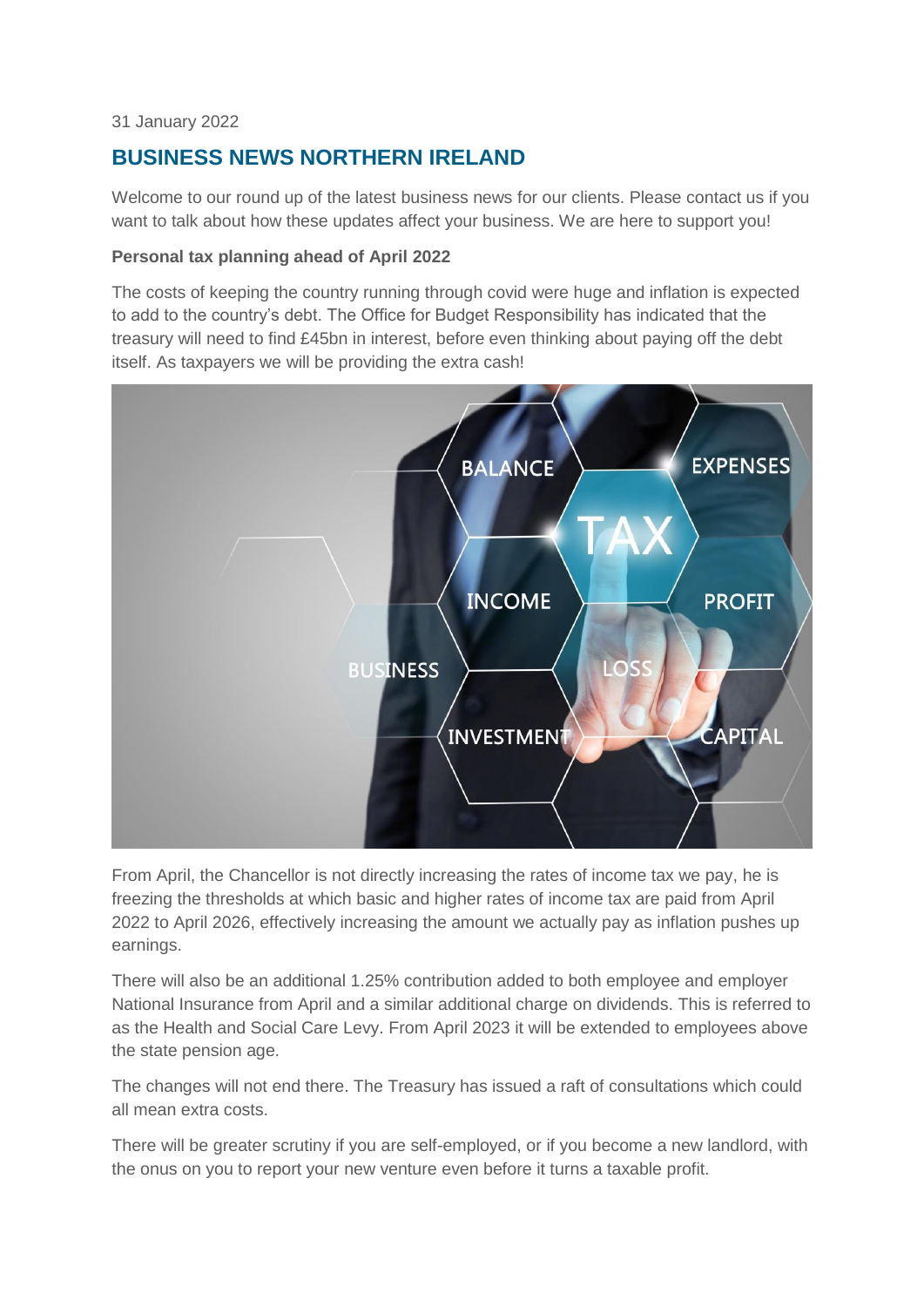There could also be increasing pressure for **'**timely payment' or in other words, collecting tax sooner. This is still just a consultation at this stage, but the government is understandably keen to raise funds quickly.

These changes mean that it will be more important than ever to ensure that you are not paying too much tax – and there are two key areas to look at:

#### Are you claiming all your allowances?

Tax is complicated, and we may tend to simply rely on HMRC to tell us what we owe them. The fact is that they are only human and HMRC does make mistakes. In particular, they may have forgotten an allowance or two, particularly if your income has fluctuated over the past few months.

It can be well worth looking at your tax return. If you do find errors, there is a relatively simple way to query them. HMRC has a well-developed and surprisingly efficient appeals system which you can find here:<https://www.gov.uk/tax-appeals/decision>

# Can you reduce your tax liabilities?

If you find that your current assessment is right, it might be time to take a more proactive approach to reducing your tax.

It could be time to:

- Maximise your pension contributions to make full use of tax relief
- Get a detailed pension forecast to see the effect changes will have
- Make full use of your ISA entitlements
- Look at your investment portfolio and (if practicable) ensure you take advantage of the full £12,300 CGT allowance before 5 April 2022
- For Shareholder/directors, consider the timing of bonuses and dividends to mitigate the planned 1.25% rate increase
- Look at Salary sacrifice arrangements which can be particularly effective in mitigating income tax and national insurance contributions

These steps are all entirely legitimate, but the rules and regulations are complicated. Getting expert help may be vital. Please contact us about planning for the April tax changes. We can provide a full tax review which will help identify the marginal tax traps waiting for you – and help you to avoid them.

# **Rising Caseloads, A Disrupted Recovery, and Higher Inflation**

The International Monetary Fund (IMF) world economic outlook update for January 2022 shows us in a weaker position than previously expected. As the new Omicron COVID-19 variant spreads, countries have reimposed mobility restrictions. Rising energy prices and supply disruptions have resulted in higher and more broad-based inflation than anticipated, notably in the United States and many emerging market and developing economies. The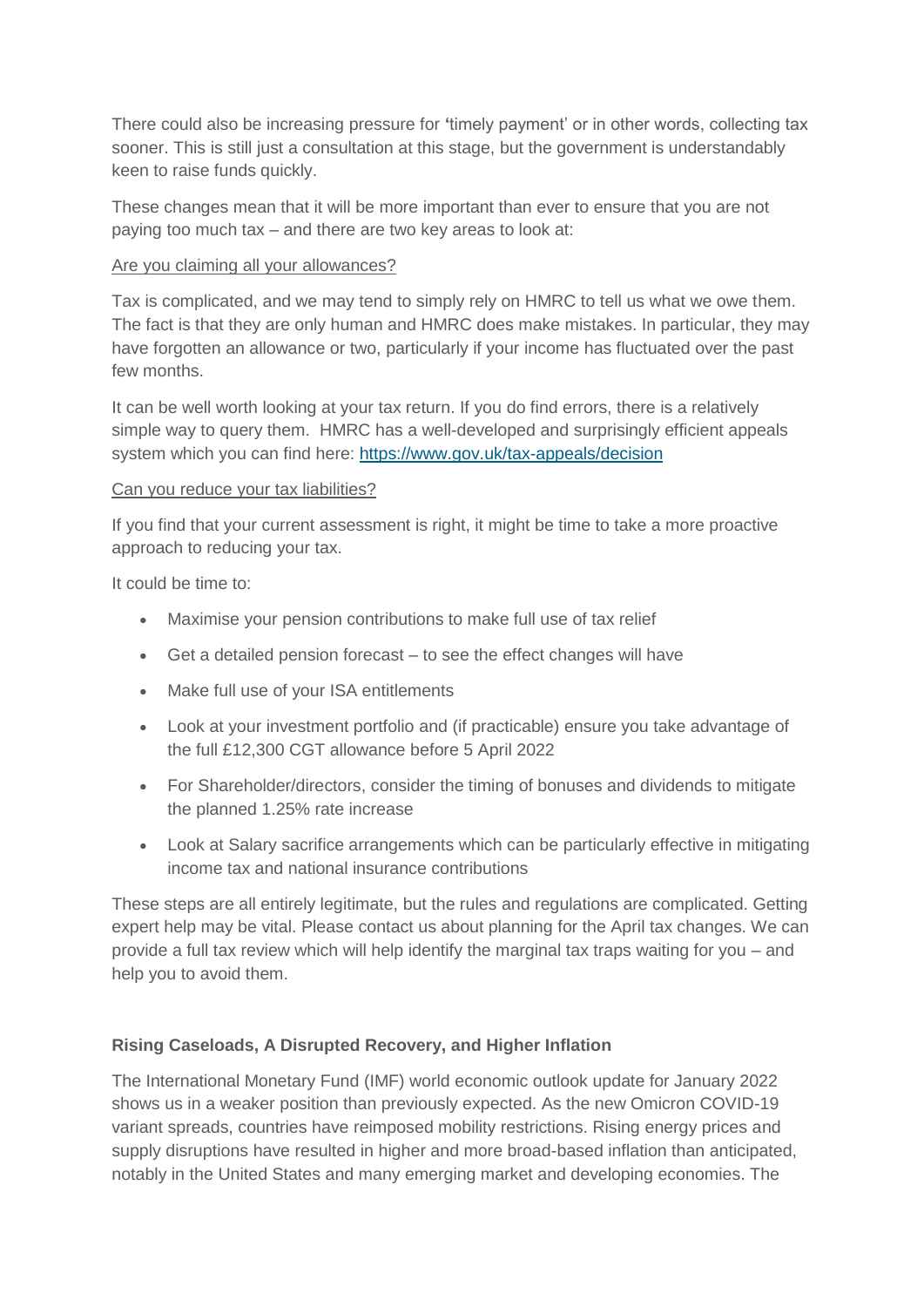ongoing retrenchment of China's real estate sector and slower-than-expected recovery of private consumption also have limited growth prospects.

Global growth is expected to moderate from 5.9 in 2021 to 4.4 percent in 2022—half a percentage point lower for 2022 than in the October World Economic Outlook (WEO), largely reflecting forecast markdowns in the two largest economies of China and the United States.

Global growth is expected to slow to 3.8 percent in 2023. Although this is 0.2 percentage point higher than in the previous forecast, the upgrade largely reflects a mechanical pickup after current drags on growth dissipate in the second half of 2022. The forecast is conditional on adverse health outcomes declining to low levels in most countries by end-2022, assuming vaccination rates improve worldwide, and therapies become more effective.

A disrupted global recovery



Note: Revision shows the difference between projections for 2022 global GDP growth<br>in the Jan 2022 WEO Update and Oct 2021 WEO. The negative number indicates that **IMF** growth has been revised down.

The UK economy will grow more slowly than expected this year as it recovers from the Covid pandemic, the IMF has said. The forecast for UK growth in 2022 has been cut to 4.7% from 5% in the IMF's latest world economic outlook. However, this will be the fastest in the G7 industrialised nations, as it was last year. It partly reflects a rebound from sharp falls the UK suffered during initial pandemic lockdowns two years ago.

Please talk to us about scenario planning and looking at a range of options – we have considerable experience in helping businesses plan ahead.

See: [A Disrupted Global Recovery –](https://blogs.imf.org/2022/01/25/a-disrupted-global-recovery/) IMF Blog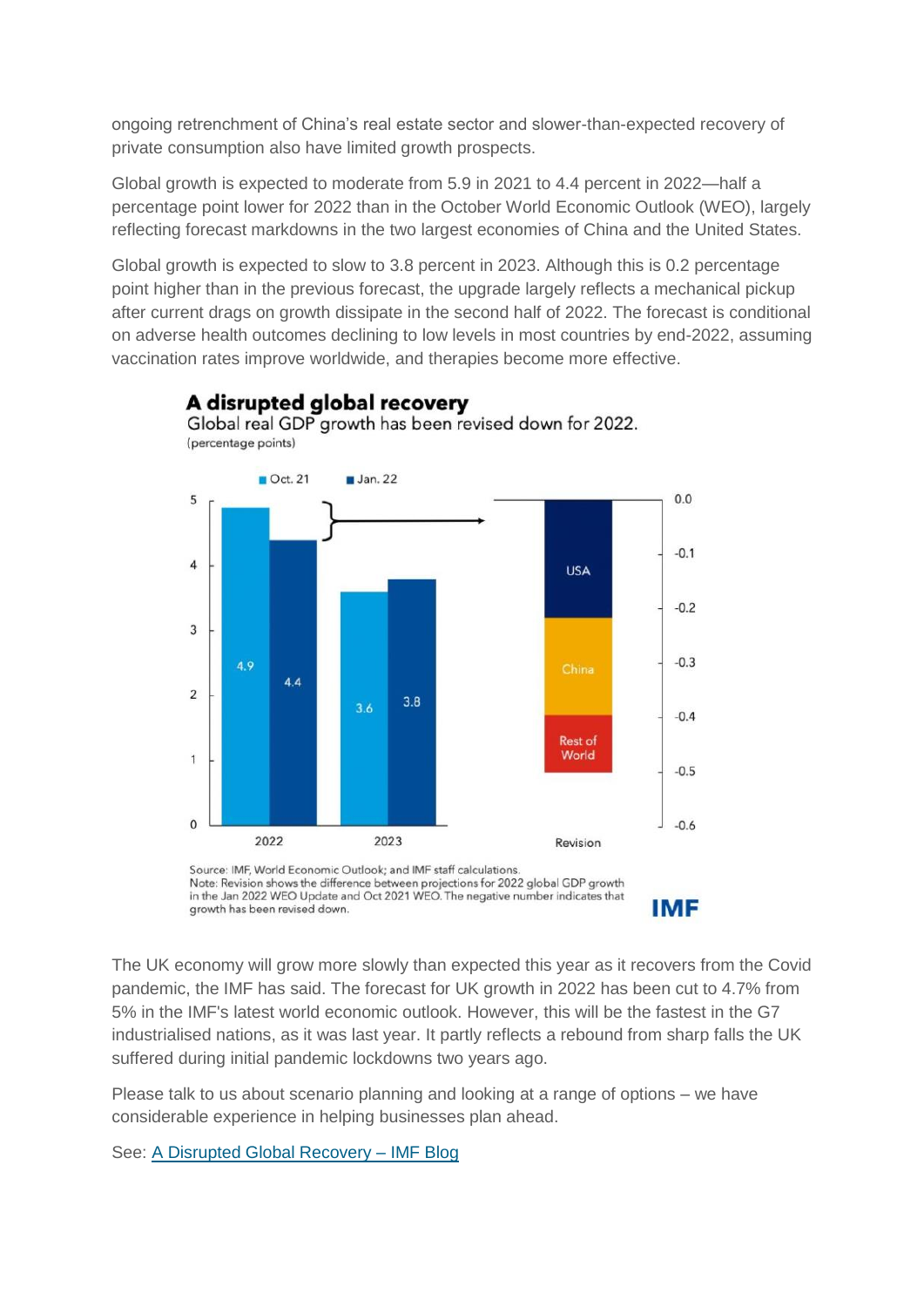# **Mandatory digital waste tracking**

The Department for Environment Food & Rural Affairs has revealed plans to transform the waste industry in the UK, making it easier to crack down on illegal exports and on waste crime.

The government is consulting on a digital waste tracking service.

The tracking service would make it mandatory for those handling waste to record information about what happens to it, from the point it is produced to the point it is reused, recycled, or disposed.

The consultation closes on 15 April 2022.

See: [Introduction of mandatory digital waste tracking -](https://consult.defra.gov.uk/environmental-quality/waste-tracking/) Defra - Citizen Space

# **Health and safety Executive (HSE) urge businesses to ensure they have the right workplace facilities**

HSE remind employers that they must provide the right facilities for everyone in their workplace, including people with disabilities.

You must have:

- welfare facilities the right number of toilets and washbasins, drinking water and having somewhere to rest and eat meals
- a healthy working environment a clean workplace with a reasonable working temperature, good ventilation, suitable lighting and the right amount of space and seating
- a safe workplace well-maintained equipment, with no obstructions in floors and traffic routes, and windows that can be easily opened and cleaned

#### See: [Have the right workplace facilities -](https://www.hse.gov.uk/simple-health-safety/workplace-facilities/index.htm?utm_source=govdelivery&utm_medium=email&utm_campaign=guidance-push&utm_term=facilities-headline&utm_content=digest-13-jan-22) Overview - HSE

#### **COP President Alok Sharma outlines Presidency aims for the coming year**

Mr Sharma's speech at Chatham House commented on the commitments made in Glasgow and urged world leaders to match the powerful rhetoric we heard with concrete action, honour the promises made in Glasgow and not to allow our success to wither on the vine.

He stated that unless the commitments made are turned into action this year, the chances of keeping global temperatures in check will be lost.

Mr Sharma outlined four key priorities for this year, the first of which involves getting countries to increase their actions on cutting carbon. He would be concentrating on getting the richer G20 group of nations to do more.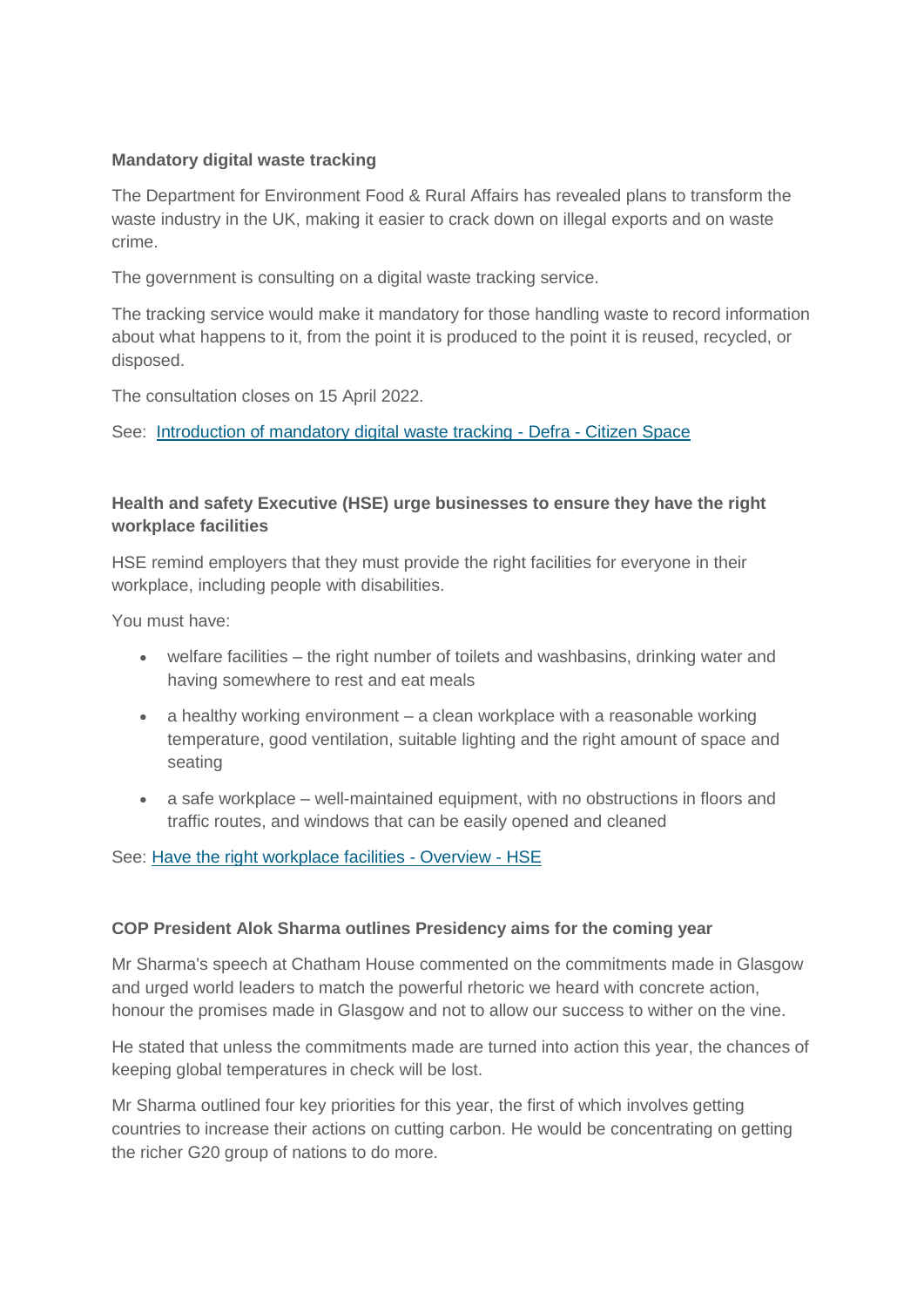# See: [COP President Alok Sharma outlines Presidency aims for the coming year -](https://www.gov.uk/government/speeches/cop-president-alok-sharma-outlines-presidency-aims-for-the-coming-year) GOV.UK [\(www.gov.uk\)](https://www.gov.uk/government/speeches/cop-president-alok-sharma-outlines-presidency-aims-for-the-coming-year)

# **Spherical Tokamak for Energy Production (STEP) closer to naming site of first fusion energy power plant**

The UK Atomic Energy Authority (UKAEA) STEP programme will play a key role in fusion energy of the future and create thousands of highly skilled jobs. The location of the prototype fusion energy power plant is to be confirmed later this year; community engagement events will run until Feb 10.

Fusion energy is crucial in addressing climate change through a safe, efficient and lowcarbon energy supply and residents and other local stakeholders from the shortlisted regions across the UK are invited to provide feedback on new proposals for a prototype fusion energy power plant, which may be built in their area. A series of virtual community forum events will take place online in each of the five selected regions from January 26 to February 10.

See: [STEP closer to naming site of first fusion energy power plant -](https://www.gov.uk/government/news/step-closer-to-naming-site-of-first-fusion-energy-power-plant) GOV.UK (www.gov.uk)

# **Floating offshore wind fund announced**

More than £31 million of UK government funding, matched by more than £30 million of industry funding for the development of innovative floating offshore wind technologies has been announced by the UK government.

Floating offshore wind projects will receive the public and private investment to develop new technologies that will enable turbines to be located in the windiest parts around the UK's coastline.

Research will focus on areas such as how turbines are moored to the seabed, undersea cabling and developing foundation solutions.

The UK government has announced 11 successful projects that will each be awarded up to £10 million as it puts forward a boost to the amount of clean renewable energy generated in the country. The aim is to drive green energy investment in specific parts of the country including in Aberdeen, Swansea and Yorkshire.

See: [£60 million boost for floating offshore wind -](https://www.gov.uk/government/news/60-million-boost-for-floating-offshore-wind) GOV.UK (www.gov.uk)

# **Northern Ireland Protocol and UK-EU relations: UK and EU joint statement**

Foreign Secretary Liz Truss and European Commission Vice-President Maroš Šefčovič held talks on the Northern Ireland Protocol and UK-EU relations in Brussels on 24 January.

The statement states "the meeting took place in a constructive atmosphere with the aim to advance the talks. They agreed that officials would meet again this week, with the Principals